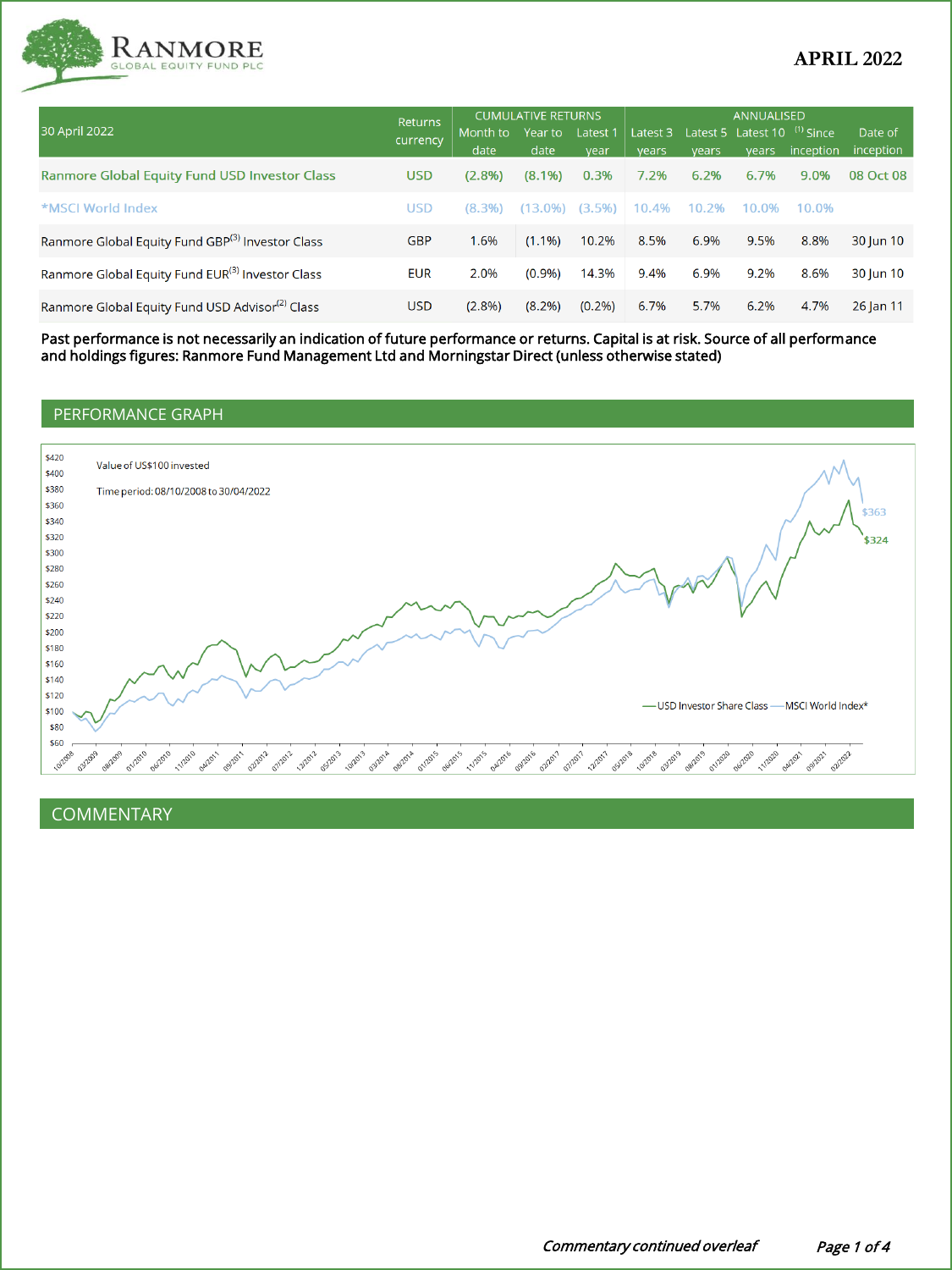

COMMENTARY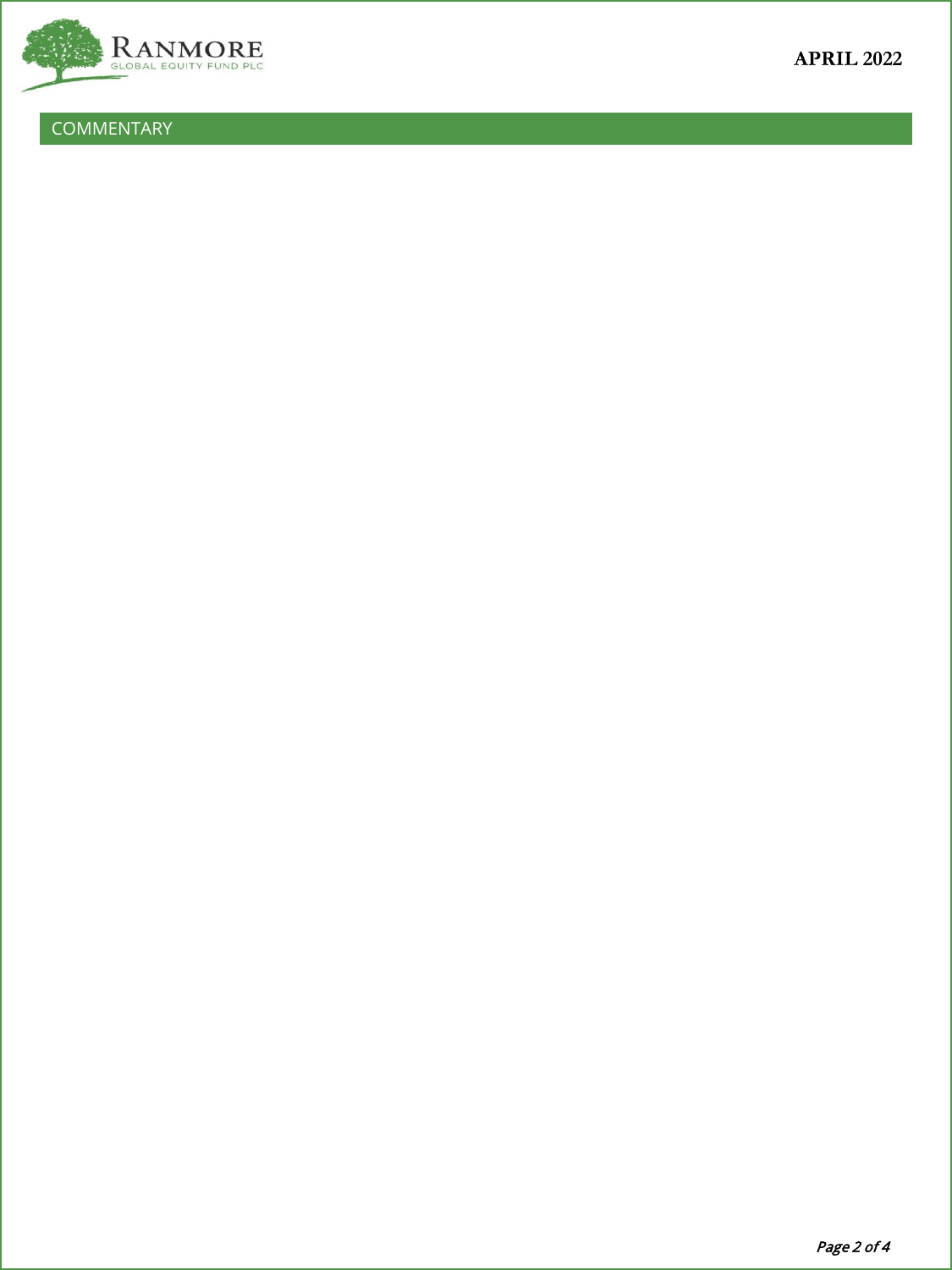

| <b>ASSET ALLOCATION</b>    | %     | <b>SECTOR ALLOCATION</b>      |             | %        | <b>CONTACT</b>                 |                                 |
|----------------------------|-------|-------------------------------|-------------|----------|--------------------------------|---------------------------------|
| Equities                   | 98.7  | <b>Communication Services</b> |             |          | <b>Investment Manager</b>      | Ranmore Fund Management Ltd     |
| Cash and equivalents       | 1.3   | <b>Consumer Discretionary</b> |             | 23       | Portfolio Manager              | Sean Peche                      |
|                            |       | <b>Consumer Staples</b>       |             | 9        | Telephone                      | +44 1932 864 651                |
| <b>REGIONAL ALLOCATION</b> | %     | Energy                        |             | 13       | Email                          | clientservices@ranmorefunds.com |
| North America              | 39    | <b>Financials</b>             |             | 21       | Website                        | www.ranmorefunds.com            |
| Europe                     | 36    | <b>Health Care</b>            |             | 6        | Depositary                     | Société Générale S.A.           |
| Asia                       | 21    | Industrials                   |             |          | Administrator                  | Apex Fund Services              |
| <b>Emerging markets</b>    | 3     | Information Technology        |             |          | Legal                          | Walkers                         |
| Cash and options           |       | Materials                     |             | 8        | Auditor                        | Mazars                          |
| PORTFOLIO SPREAD           |       | Real Estate                   |             | $\Omega$ | <b>MONTH-END DATA</b>          |                                 |
| Largest Position Size      | 5.4%  | Utilities                     |             | $\Omega$ | Share price USD Investor Class | \$323.71                        |
| Top 5 Holdings             | 21.0% | Cash and options              |             |          | Share price GBP Investor Class | £271.38                         |
| Top 10 Holdings            | 36.7% |                               |             |          | Share price EUR Investor Class | €264.96                         |
| Average position size      | 1.9%  | <b>VALUATION</b>              | <b>FUND</b> | MSCI*    | Share price USD Advisor Class  | \$167.71                        |
| <b>Active Share</b>        | 98%   | Price/Earnings (T+1)          | 7.5         | 16.0     | Fund size                      | \$74m                           |

## NOTES AND DISCLAIMERS

The content of this promotion is directed in the UK to those persons who are Professional Clients or Eligible Counterparties (as defined by the Financial Conduct Authority) and is provided for information purposes only. It does not constitute or form part of any offer to issue or sell, or any solicitation of any offer to subscribe or purchase, shares, units or other interests in investments referred to herein. Applications to invest in any product referred to in this presentation must only be made on the basis of the documentation relating to the specific investment and you should refer to your investment adviser. The above portfolio performance is for illustrative purposes only, calculated on a NAV to NAV basis and does not take any initial fees into account. Income is reinvested on the re-investment date. The latest returns are calculated on a rolling basis using the independently verified price for each fund that is nearest to the required starting period. Past performance is not necessarily an indication of future performance or returns. Ranmore Fund Management Ltd have taken all reasonable care to ensure that the information contained in this promotion is accurate at the time of publication, no representation or warranty, express or implied, is made as to the accuracy, reliability or completeness of such information. This promotion is approved for issue in the United Kingdom by Ranmore Fund Management Limited, Coveham House, Downside Bridge Road, Cobham, KT11 3EP, a firm authorised and regulated by the Financial Conduct Authority. Ranmore Global Equity Fund Plc has been authorised by the Central Bank of Ireland as an open-ended investment company registered by way of continuation in Ireland pursuant to the UCITS Regulations 2011. The Fund is a global long-only equity fund.

The investment objective is to outperform the MSCI World Index\* and to provide capital growth over a medium to long-term time horizon.

#### South African investors

Ranmore Global Equity Fund plc is approved in terms of section 65 of the Collective Investment Schemes Control Act (2002) for marketing and distribution in the Republic of South Africa. This factsheet is a Minimum Disclosure Document (MDD) and General Investor Report as required by the Financial Sector Conduct Authority (FSCA) of South Africa.

Collective Investment Schemes (CIS) are generally medium to long-term investments. The value of shares in the Fund may go down as well as up, and past performance is not necessarily an indication of future performance or returns. Neither Ranmore Fund Management Ltd nor Ranmore Global Equity Fund plc provides any guarantee with respect to capital protection of the Fund's returns. Collective Investment Schemes trade at ruling prices and can engage in borrowing. A CIS may be closed to new investors in order for it to be managed more efficiently in accordance with its mandate. CIS prices are calculated on a net asset basis, which is the total value of all the assets in the portfolio including any income accruals and less any permissible deductions (brokerage, STT, VAT, auditor's fees, bank charges, trustee and custodian fees and the annual management fee) from the portfolio divided by the number of participatory interests (units) in issue. Forward pricing is used.

The Total Expense Ratio (TER) is a measure of how much of the Fund's assets are relinquished as payments for services rendered in the administration of the Fund. Transaction Costs are a measure of the costs incurred in buying and selling the underlying assets of the Fund. Both the TER and TC are expressed as a percentage of

| the daily NAV of the Fund 31/3/22: |       |
|------------------------------------|-------|
| <b>Total Expense Ratio</b>         | 1.38% |
| <b>Transaction Costs</b>           | 0.21% |
| <b>Total Investment Charge</b>     | 1.59% |

A higher TER does not necessarily imply a poor return, nor does a low TER imply a good return. The current TER may not necessarily be an accurate indication of future TERs. Transaction Costs are a necessary cost in administering the Financial Product and impacts Financial Product returns. It should not be considered in isolation as returns may be impacted by many other factors over time including market returns, the type of Financial Product, the investment decisions of the investment manager and the TER.

A schedule of fees and charges and maximum commissions is available on request from the manager

Ranmore Global Equity Fund plc is an accumulation fund. As such, there have been no distributions over the past 12 months. Highest return over any rolling 12-month period: 97.7%. Lowest return over any rolling 12-month period: (19.7%)

Performance has been calculated using net NAV to NAV numbers with income reinvested. The performance for each period shown reflects the return for investors who have been fully invested for that period. Individual investor performance may differ as a result of initial fees, the actual investment date, the date of reinvestments and dividend withholding tax. Full performance calculations are available from the manager on request.

Representative Office: Prescient Management Company (RF) (Pty) Ltd, Registration number: 2002/022560/07 Physical address: Prescient House, Westlake Business Park, Otto Close, Westlake, 7945 Postal address: PO Box 31142, Tokai, 7966. Telephone number: 0800 111 899.

Please note the Representative office changed from Bateleur Capital (Pty) Ltd to Prescient Management Company (RF) (Pty) Ltd.

The portfolio has adhered to its policy objective. The asset allocation / composition has changed as follows, with the Fund ceasing to hold put options (derivatives) as at the end of the last quarter and the Fund being more fully invested in equities (therefore a lower cash balance) than the previous quarter:

|                      | <b>Previous quarter</b> | <b>Current quarter</b> | <b>Share Class</b>  | <b>USD Investor</b> | <b>GBP Investor</b> | <b>EUR Investor</b> | <b>USD Advisor</b> |
|----------------------|-------------------------|------------------------|---------------------|---------------------|---------------------|---------------------|--------------------|
| Equities             | 95.5%                   | 98.7%                  | Number of           | 147.060.4797        | 39.702.1654         | 4.536.5238          | 69.442.2360        |
| Derivatives          | 0.2%                    | 0%                     | participatory units |                     |                     |                     |                    |
| Cash and equivalents | 0.5%                    |                        | 1.3% NAV per        | \$323.7082          | £271.3755           | €264.9599           | \$167.7060         |
| Total                | 100.0%                  | 100.0%                 | participatory unit  |                     |                     |                     |                    |

The issue date of this Minimum Disclosure Document and General Investor Report is 6th April 2022.

#### Glossary of terms

Annualised performance: Annualised performance show longer term performance rescaled to a 1 year period. Annualised performance is the average return per year over the period. Actual annual figures are available to the investor on request.

Highest & Lowest return: The highest and lowest returns for any 1 year over the period since inception have been shown.

NAV: The net asset value represents the assets of a Fund less its liabilities.